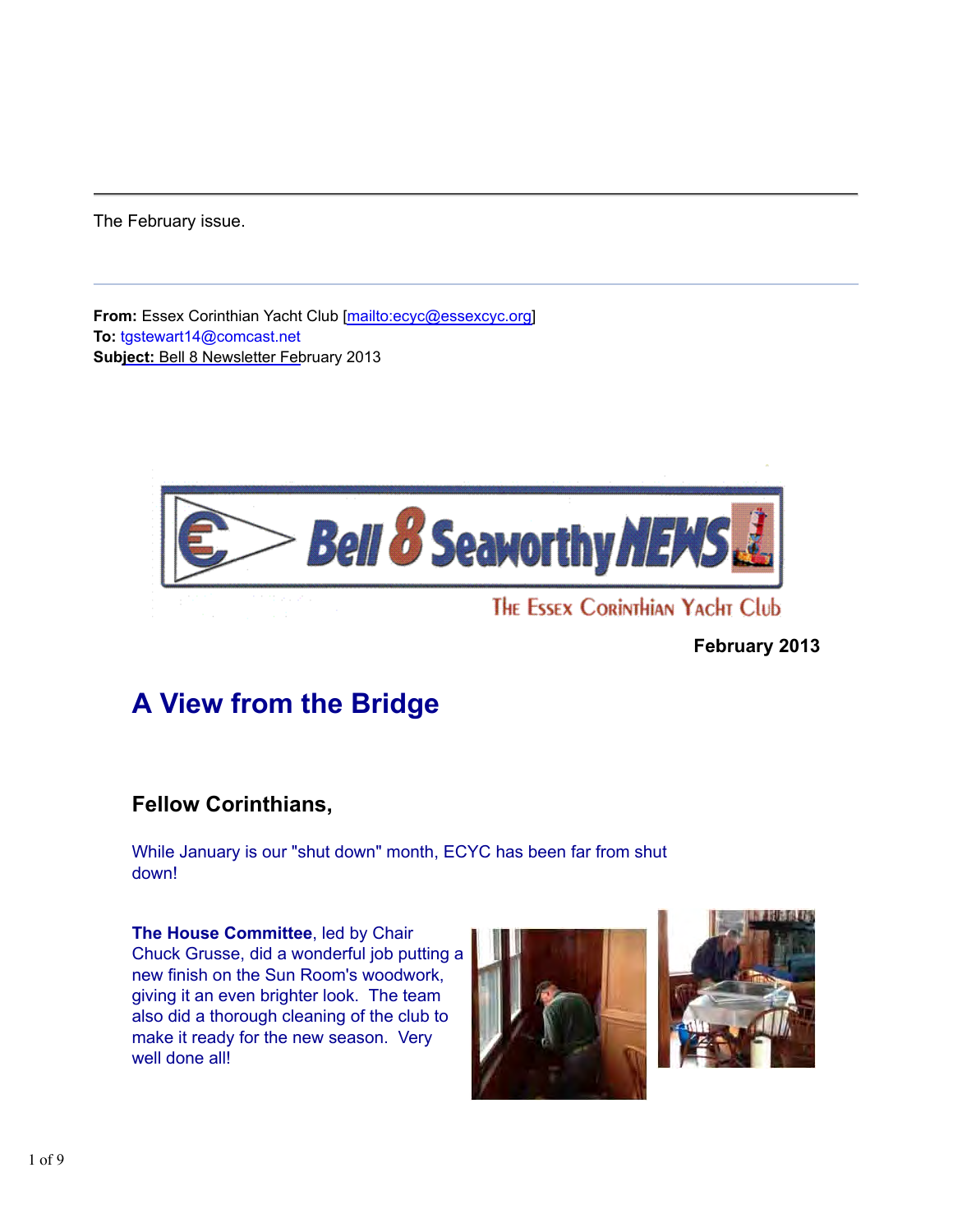Chuck has quickly become ECYC's "master of the house"!

John MacArthur refinishing the Sun Room.

Let the Sun shine in. Michael Birch working on our windows.

Our **Entertainment and Race Committees** have been fine tuning our 2013 on and off shore activity calendar. Please see highlights below.

Many of us were able to enjoy the hospitality of our new **reciprocal agreement with the Old Lyme Country Club** in January. We felt welcomed as Corinthians and found OLCC very friendly. We thank past Vice Commodore and OLCC board member Don Shannehan for his efforts arranging the agreement. We look forward to welcoming OLCC members to ECYC in February during their shutdown. Please show our well known Corinthian spirit to make them feel welcome at ECYC.



### **MAJOR ANNOUNCEMENT: First Floor Renovation Project**

As part of our new 20 year lease, we are very pleased to report the Bridge reached an agreement with Doug Domenie, VP and General Manager of the Brewer Dauntless Shipyard and Marina (aka our landlord), to renovate our heads and the underlining plumbing under the clubhouse.

This very exciting project starts the week of January 28th.

While the club and galley will continue to operate on a regular schedule, the ladies "head" is now closed. The men's head will be used as a unisex facility with gentlemen encouraged to use the Brewer Marina heads located on the north side of the Marina office nearest the Dauntless Club. Vice Commodore Tim Brewer (not related), who in his real life is noted architect, will work with BDS to come up with a mutually satisfactory layout for the new heads. House Chair Chuck Grusse will act as the club's project lead.

We ask for your patience and understanding as we embark on this important project that will dramatically enhance the Corinthian.



The Brewer organization is funding this project under the terms of the lease. The project will not impact our budget or involve a member assessment.

We anticipate the project taking 6 to 8 weeks to complete in time for the club's spring commissioning for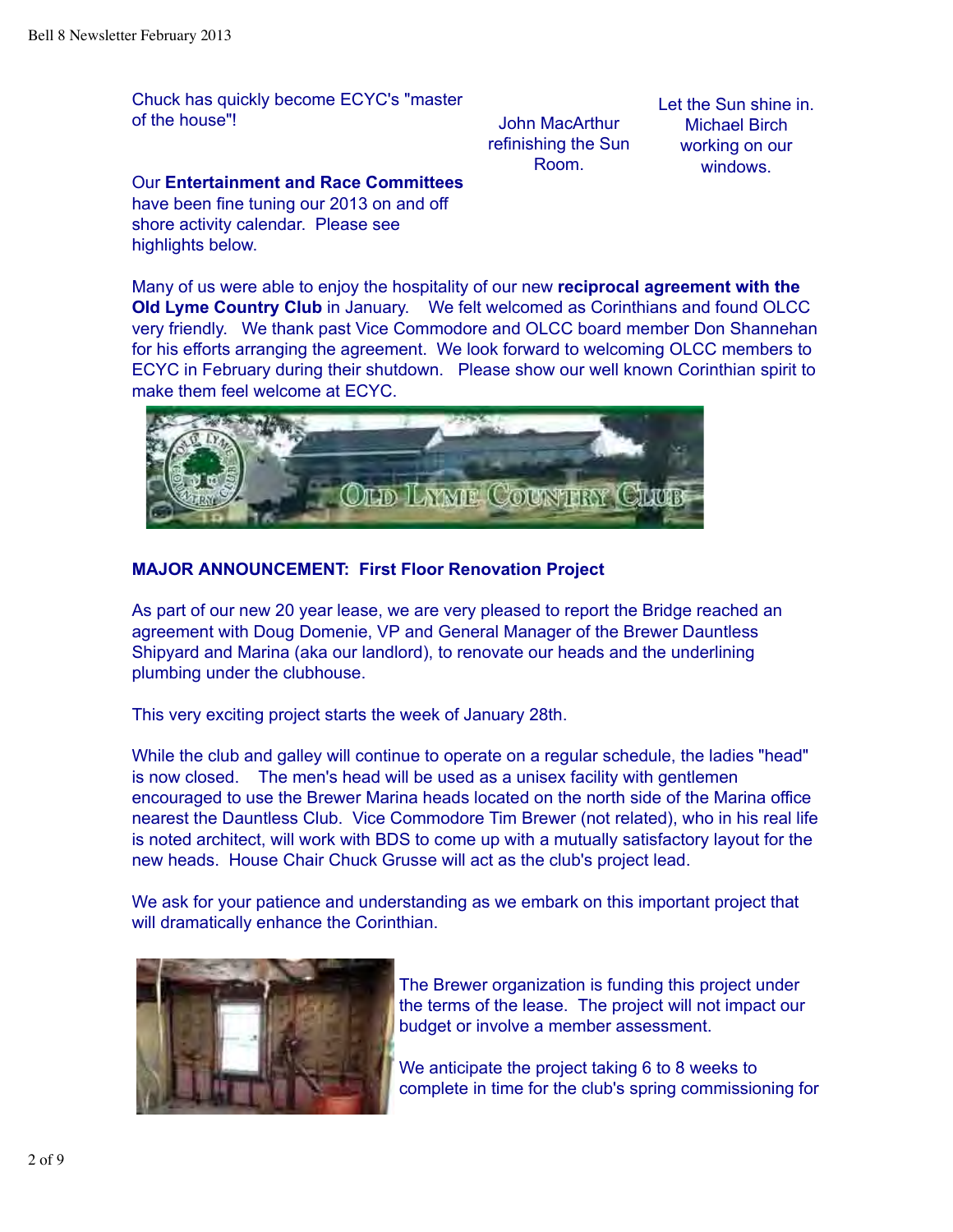

the new season. Can't wait!!

**New BOG meeting date.** Finally, to accommodate the various work schedules of our new Board of Governors, our monthly regular meetings will be held the last Tuesday of the month starting at 1830. As always, these meetings are open to the membership and we welcome your input.

Our board goals for 2013 will continue to: 1) grow the club on shore and off shore as the most fun and active "environment for good fellowship" in the area, 2) improve the club's appearance inside and out, 3) increase galley value and timely service, and 4) wisely manage our budget. We're off to a great start!

Make it a good month. **Terry** 

### *Terry Stewart, Commodore*



## **Spring Frostbite 2013**

The spring season begins Sunday, March 3rd with ECYC defending championships in Ideals and Etchells. With thanks to Fleet Captain David Dorrance, Rear Commodore Steve Rodstrom, and Past Commodore Jeff Going, both ECYC Ideals are in great shape and ready to go. ECYC Frostbiters should contact Race Chair Cindy Gibbs to register for the spring season at cindy.gibbs@yahoo.com.

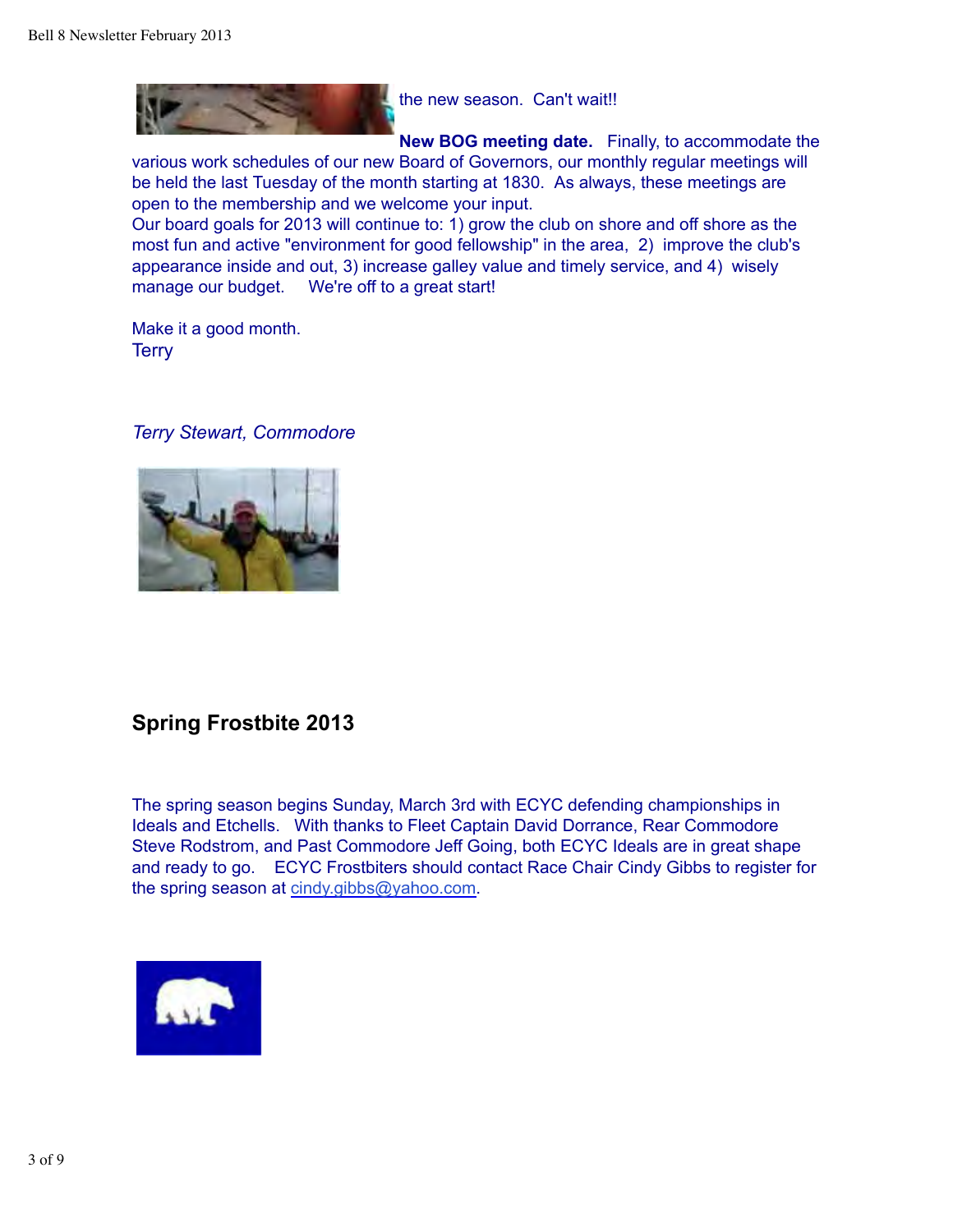## **Events Updates**

We have several unique, fun, and interesting events on the calendar:



**New Date for the presentation by New York Yacht Club Vice Commodore Rives Potts on circumnavigating to the world's great open ocean races.** We are moving the event to Sunday, February 24th at 4:30pm to accommodate a change in Rives' schedule. The event supports our sponsorship of the Valley Regional High School Sailing Club and a \$10 donation is suggested. The Galley will also be open to dinner following the presentation. Please RSVP with Monique

monique@coastalcookingcompany.com

even if you are not planning to stay for dinner, as we anticipate a large audience.

**Healthy Cooking Demonstration by the Corinthian Café and Wine Tasting**. Saturday, February 9th, 5:30pm. Healthy Buffet to follow. \$25pp. RSVP with Monique. BOYB.

**Caribbean Night**- Friday, March 22nd. Ya Mon! Watch for the sign up list.

**Newport 12 Meter Challenge** - Saturday, June 22 Crews are forming now. Contact Terry Stewart at tgstewart14@comcast.net to sign aboard.

### **Kentucky Derby.**

 A long standing club tradition has been the Kentucky Derby. Overtime, however, the party has been run and attended by non ECYC members. The Entertainment Committee recommends skipping the Derby at ECYC this year to focus energy on our other member focused events. We will revisit the Derby in the future and welcome your thoughts.

## **2013 Off-Shore Events**

2013 is shaping up to be a banner year for ECYC Off-Shore events. We welcome Cindy **Gibbs** 

as our Race Committee Chair this year and look forward to expanding the Club's competitive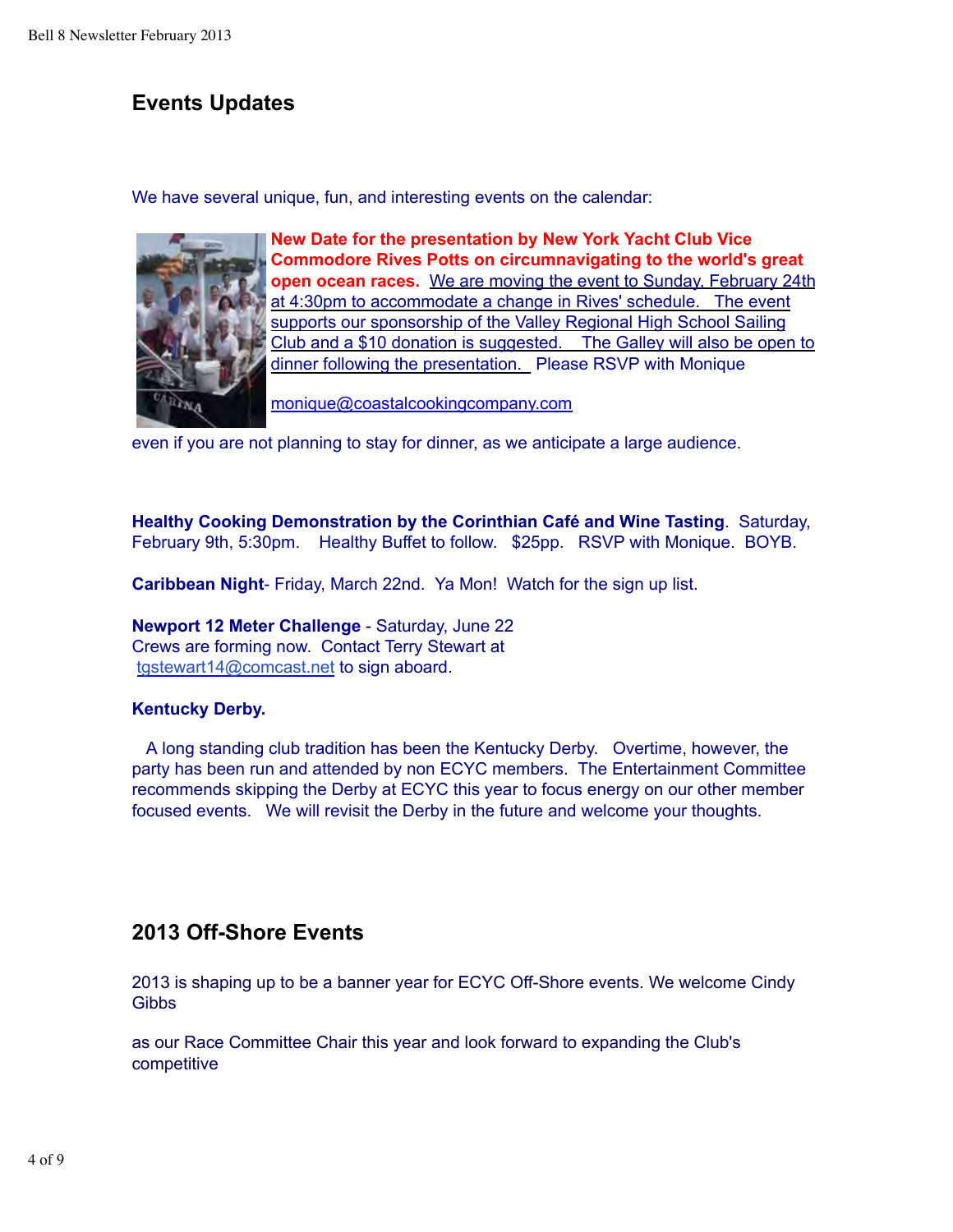presence at area PHRF regattas. One-design racing, in the format of Spring Frostbiting is less

than a month away. If you're an experienced Ideal 18 sailor with some experience in sailboat

racing and would like to measure your skills against some fantastic competition, Frostbiting is

a great opportunity for ECYC Members. Cindy will be organizing crews for the two club boats.

Contact her at cindy.gibbs@yahoo.com.

Learn-to-sail and women's sailing programs, as well as kayaking programs will be getting

started later in the spring. Spring will also feature a raft-up in Hamburg Cove, cruise planning

and crewing opportunities on PHRF boats. Stay tuned for more information.

While our competitive PHRF sailors have been perennial class trophy winners at area **ECSA** 

events, we are working to raise ECYC's profile this year as a host of an ESCA sanctioned points

race. Details to follow.

Another racing opportunity that we're working on, if less competitive, is an annual event to be

centered around Shelter Island Yacht Club and ECYC. This will be an inter-club, non-points

race. This year, we believe the race will be hosted by SIYC with a course in Gardiner's Bay.

Next year, we will host the race with a course in Long Island Sound. Again, watch this space for

developments.

Tim Brewer, Vice Commodore

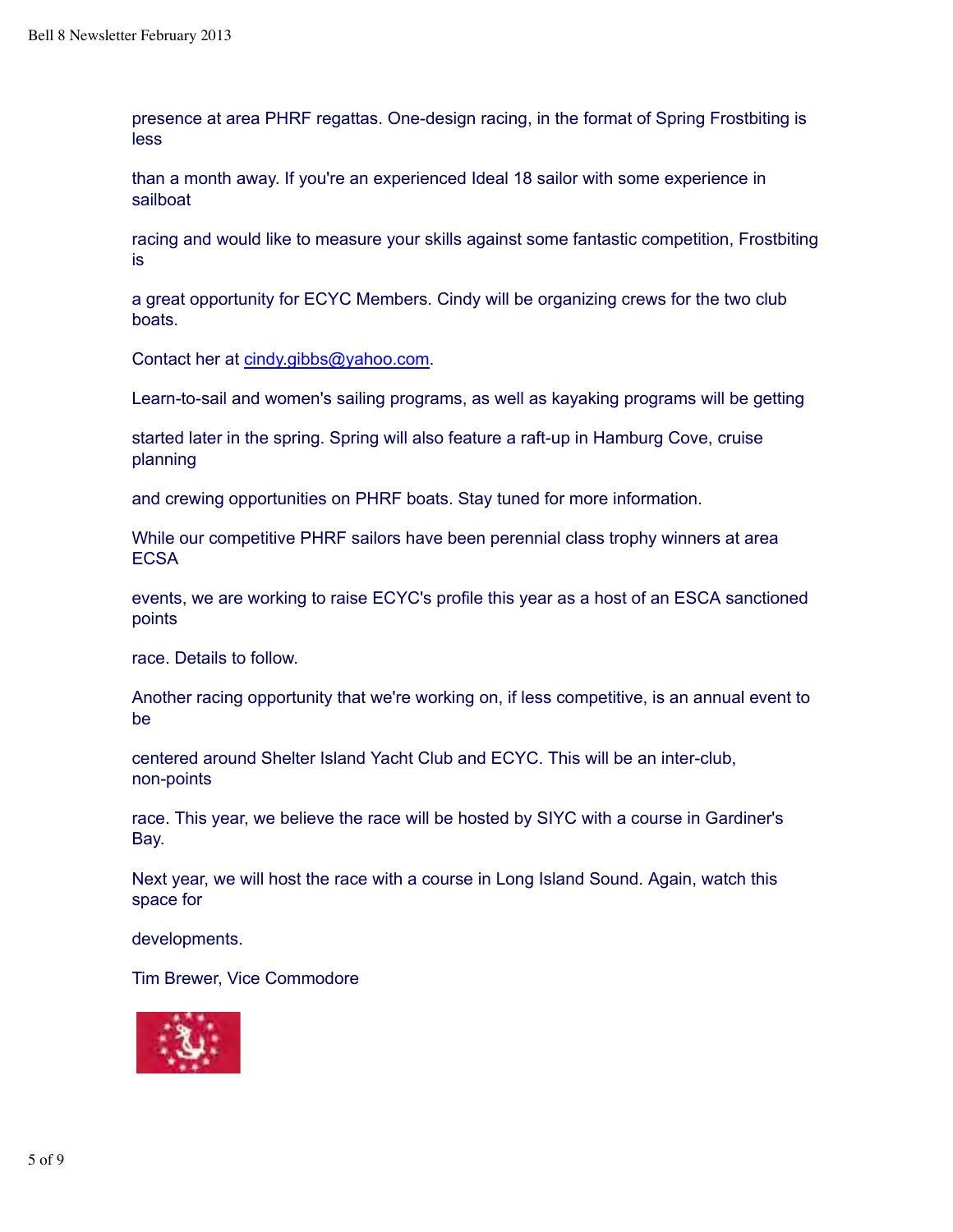## **Calling all Corinthian Kayakers!**



There is interest in forming an ECYC

kayaker/canoeing group for the coming season. Please reach out to Don Shannehan to get involved.

donshannehan@sbcglobal.net

## **Burgee of the Month**



Our first new burgee of the year comes from the Devon Yacht Club located in Amagansett, NY. Devon is an amazing club located on the south fork of Long Island on the way to Montauk south of Gardiner's Island.

Their Sunday brunch is particularly noteworthy. ECYC members interested in visiting Devon should contact Elaine for a letter of introduction to arrange billing through your club account. Mystery Burgees:

**Who can identify these burgees? They've been at the club for years, are unlabeled, and we want to identify their homes.** 



The first two Corinthians to correctly identify these burgees shall receive an ECYC burgee car decal. Send your answers to Terry at tgstewart14@comcast.net.

(Hint: It's not EYC!)

**Pettipaug Sailing Academy**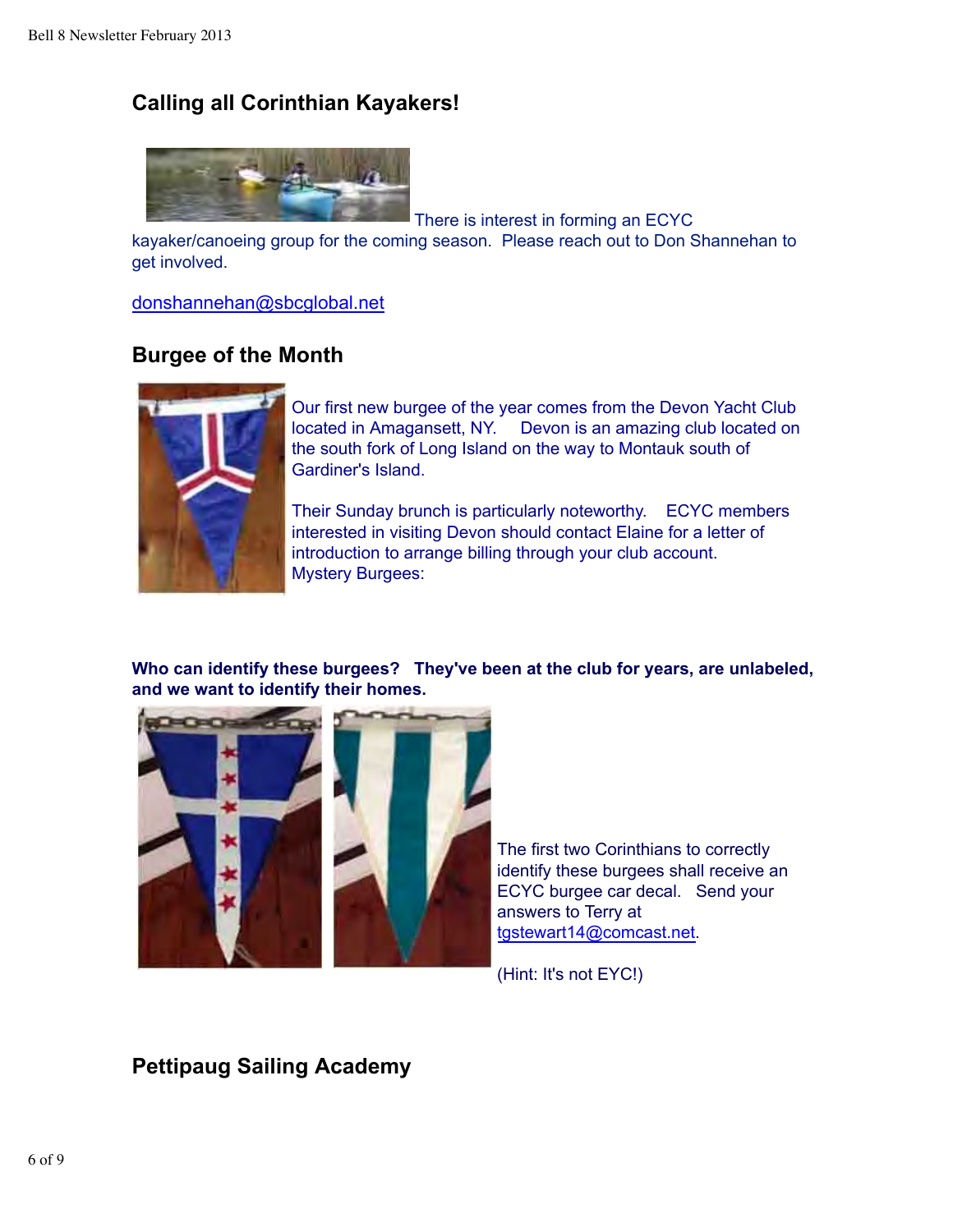Pettipaug Sailing Academy. The junior sailing program of the Essex Corinthian Yacht Club is the renowned Pettipaug Sailing Academy. Applications for the 2013 PSA season will be posted on the Pettipaug web site (www.pettipaug.com) in January. Slots fill VERY quickly. Due to our club's sponsorship of boats used by the Academy, Corinthian members received a tuition discount.

In addition to junior sailing instruction (ages 8 to 16), Pettipaug also offers a Powerboat Operation and Handling Course. See www.pettipaug.com for details.



## **Liquor Lockers**

Please contact Elaine to register for a club locker if you don't have one. Lockers are a great convenience for keeping nonperishable items you routinely use at the club like wine glasses

## **Automatic Billing to your Credit Card**

Let Elaine know if you would like your club bill automatically charged to your credit card. A great way to get frequent flyer points!

## **Ships Store**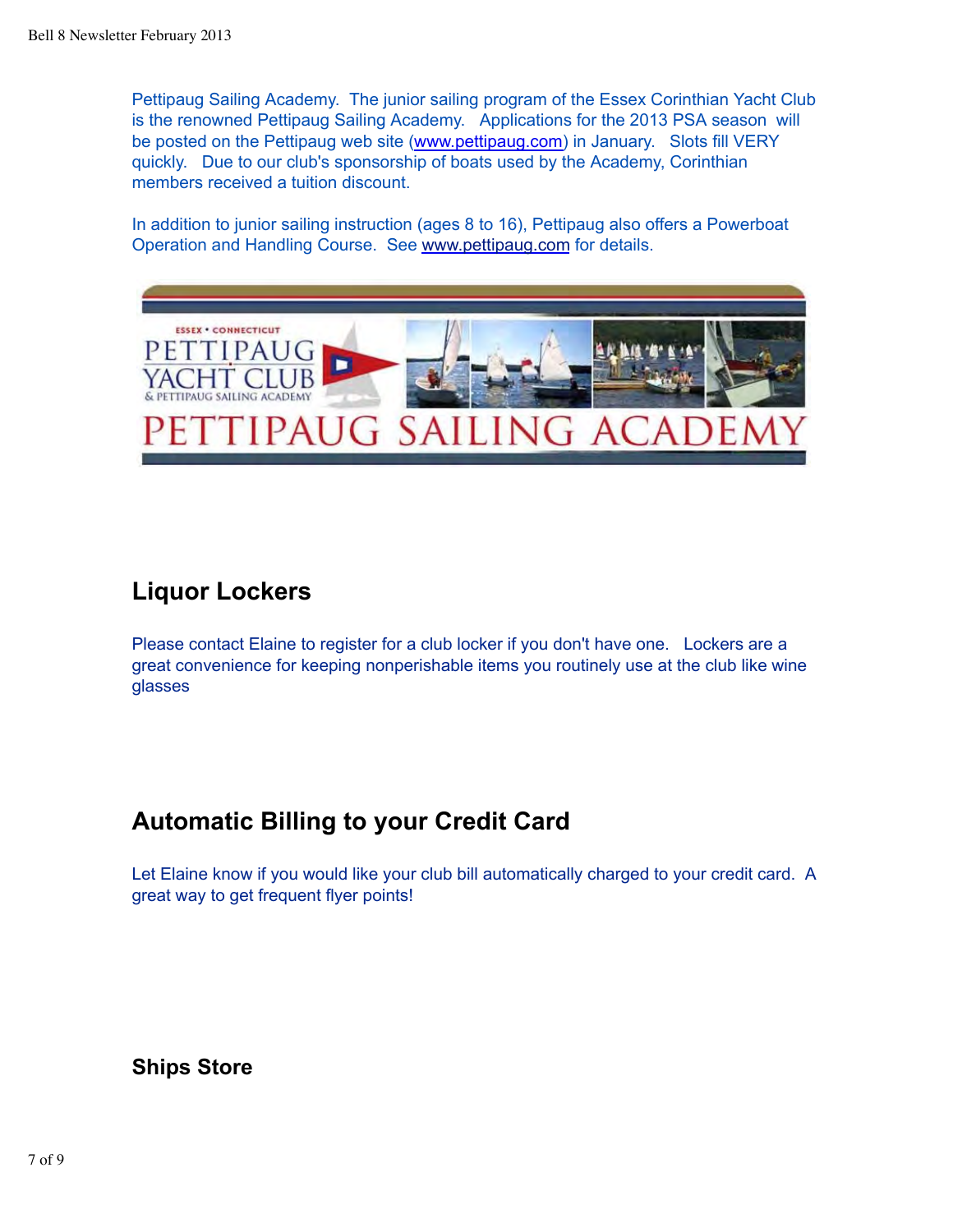In addition to our on premise Ship's Store in the Sun Room, check out the online store at: www.boatowners.org

### **Communication Information**

### Please note our **EMAIL and WEBSITE ADDRESSES**

We have a helpful page on the ECYC Website. Want to sell stuff??? or perhaps you are looking for something....check out our "Classified Page."

Give your information to Elaine and she'll get onto the ECYC website.

Also, note that all Club events, menus, photos, etc. are on our website.

....so remember:

**www.essexcyc.org**

 **email: ECYC@essexcyc.org**

**ECYC Information**

### **2013 FLAG OFFICERS**

Commodore - Terry Stewart

Vice Commodore - Tim Brewer

 Rear Commodore - Steve Rodstrom Treasurer - Deb Wallis Secretary - Katherine Berry